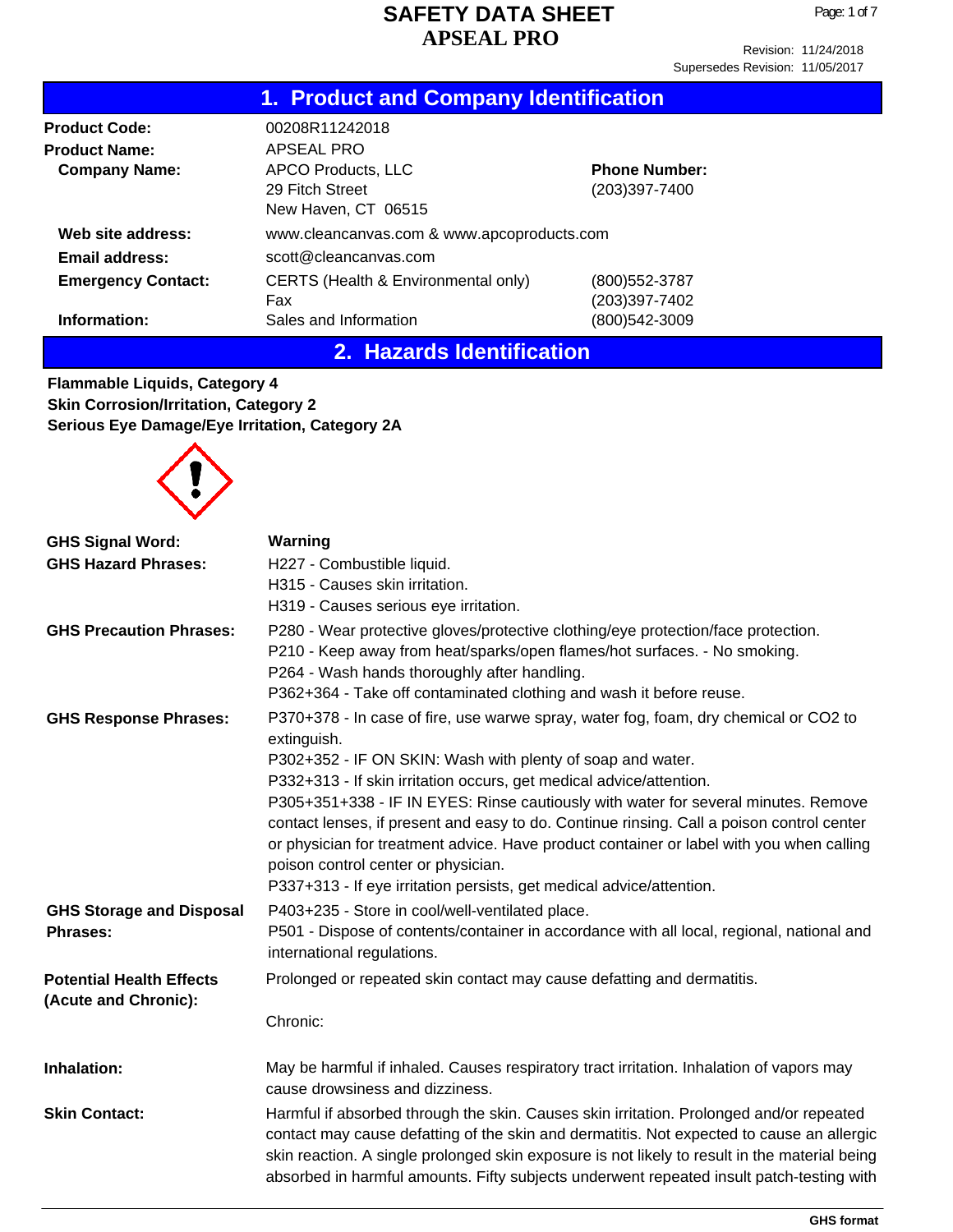Revision: 11/24/2018 Supersedes Revision: 11/05/2017

**Eye Contact:** Vapors may cause eye irritation. n-butyl acetate. Patches containing 0.5 ml of butyl acetate were applied for nine 24-hour applications over a 3-week period; challenge patches were applied 10 to 14 days after the final induction application. No subject was sensitized. Harmful if swallowed. Aspiration hazard if swallowed - can enter lungs and cause damage. May cause gastrointestinal irritation with nausea, vomiting and diarrhea. Ingestion of large amounts may cause central nervous system depression.

# **3. Composition/Information on Ingredients**

| CAS#     | <b>Hazardous Components (Chemical Name)</b>                               | <b>Concentration</b> |
|----------|---------------------------------------------------------------------------|----------------------|
|          | 64742-47-8 Hydrotreated light distillate (petroleum)                      | $<95.0\%$            |
| 123-86-4 | Butyl acetate $\{n$ -Butyl acetate. Acetic acid, Butyl < 4.0 %<br>ester } |                      |

**Ingestion:**

|                                                  | <b>4. First Aid Measures</b>                                                                                                                                                                                                                                                                                                                                                                                                                                                                                                                                                                                                                           |
|--------------------------------------------------|--------------------------------------------------------------------------------------------------------------------------------------------------------------------------------------------------------------------------------------------------------------------------------------------------------------------------------------------------------------------------------------------------------------------------------------------------------------------------------------------------------------------------------------------------------------------------------------------------------------------------------------------------------|
| <b>Emergency and First Aid</b><br>Procedures:    |                                                                                                                                                                                                                                                                                                                                                                                                                                                                                                                                                                                                                                                        |
| In Case of Inhalation:                           | If breathed in, move person into fresh air. Consult a physician. If inhaled, remove to fresh<br>air. If breathing is difficult, give oxygen.                                                                                                                                                                                                                                                                                                                                                                                                                                                                                                           |
| In Case of Skin Contact:                         | Wash off with soap and plenty of water. Take victim immediately to hospital. Consult a<br>physician. In case of contact, flush skin with plenty of water. Remove contaminated<br>clothing and shoes. Get medical aid if irritation develops and persists. Wash clothing<br>before reuse.                                                                                                                                                                                                                                                                                                                                                               |
| In Case of Eye Contact:                          | Rinse thoroughly with plenty of water for at least 15 minutes and consult a physician. In<br>case of contact, immediately flush eyes with plenty of water for a t least 15 minutes. Get<br>medical aid.                                                                                                                                                                                                                                                                                                                                                                                                                                                |
| In Case of Ingestion:                            | Do NOT induce vomiting. Never give anything by mouth to an unconscious person.<br>Rinse mouth with water. Consult a physician. Get medical aid.                                                                                                                                                                                                                                                                                                                                                                                                                                                                                                        |
| <b>Signs and Symptoms Of</b><br><b>Exposure:</b> | Nausea. Dizziness. Headache. To the best of our knowledge, the chemical, physical,<br>and toxicological properties have not been thoroughly investigated.                                                                                                                                                                                                                                                                                                                                                                                                                                                                                              |
| Note to Physician:                               | Consult a physician. Show this safety data sheet to the doctor in attendance. Move out of<br>dangerous area. None known.                                                                                                                                                                                                                                                                                                                                                                                                                                                                                                                               |
|                                                  | 5. Fire Fighting Measures                                                                                                                                                                                                                                                                                                                                                                                                                                                                                                                                                                                                                              |
| <b>Flash Pt:</b>                                 | 142.00 F Method Used: TAG Closed Cup                                                                                                                                                                                                                                                                                                                                                                                                                                                                                                                                                                                                                   |
| <b>Explosive Limits:</b>                         | UEL: 7<br>LEL: $0.7$                                                                                                                                                                                                                                                                                                                                                                                                                                                                                                                                                                                                                                   |
| <b>Autoignition Pt:</b>                          | 453.00 F                                                                                                                                                                                                                                                                                                                                                                                                                                                                                                                                                                                                                                               |
|                                                  | Suitable Extinguishing Media: For small fires, use dry chemical, carbon dioxide, water spray or alcohol-resistant foam.<br>For large fires, use water spray, fog, or alcohol-resistant foam. Water may be ineffective.                                                                                                                                                                                                                                                                                                                                                                                                                                 |
| <b>Fire Fighting Instructions:</b>               | Wear self contained breathing apparatus for fire fighting if necessary. As in any fire, wear<br>a self-contained breathing apparatus in pressure-demand, MSHA/NIOSH (approved or<br>equivalent), and full protective gear. Vapors may form explosive mixtures with air. Use<br>water spray to keep fire-exposed containers cool. Containers may explode in the heat of<br>a fire. Liquid will float and may reignite on the surface of water. Flammable liquid and<br>vapor. May accumulate static electrical charges, and may cause ignition of its own<br>vapors. Vapors are heavier than air and may travel to a source of ignition and flash back. |

CONDITIONS OF FLAMMABILITY:

**Flammable Properties and**

**Hazards:**

Flammable in the presence of a source of ignition when the temperature is above the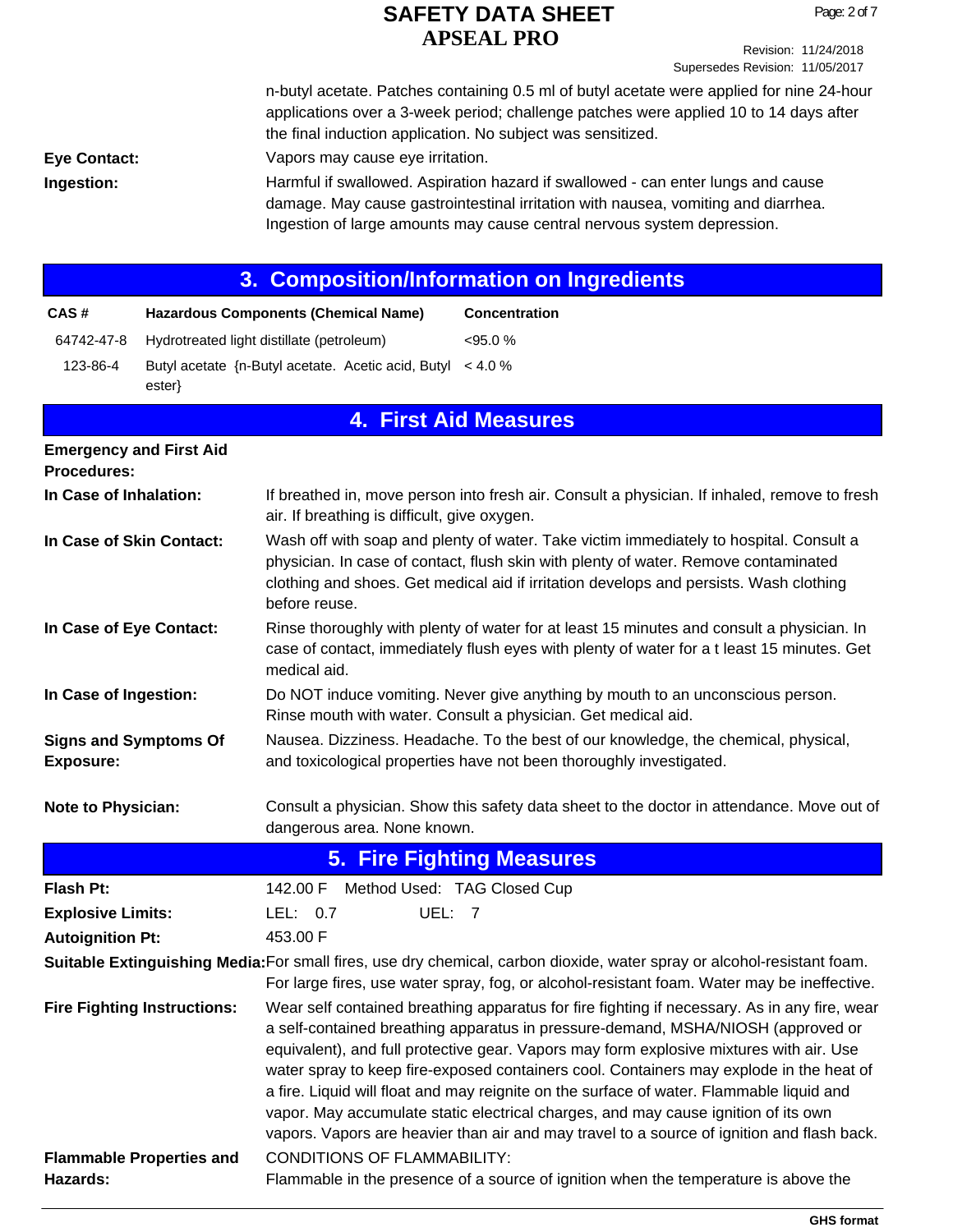Revision: 11/24/2018 Supersedes Revision: 11/05/2017

|                                                                                | flash point. Keep away from heat/sparks/open flame/hot surface. No smoking.                                                                                                                                                                                                                                                                                                                                                                                                                                                                                                                                                                                      |                  |                     |
|--------------------------------------------------------------------------------|------------------------------------------------------------------------------------------------------------------------------------------------------------------------------------------------------------------------------------------------------------------------------------------------------------------------------------------------------------------------------------------------------------------------------------------------------------------------------------------------------------------------------------------------------------------------------------------------------------------------------------------------------------------|------------------|---------------------|
| <b>Hazardous Combustion</b>                                                    | Hazardous decomposition products formed under fire conditions. Carbon oxides,                                                                                                                                                                                                                                                                                                                                                                                                                                                                                                                                                                                    |                  |                     |
| <b>Products:</b>                                                               | Further information.                                                                                                                                                                                                                                                                                                                                                                                                                                                                                                                                                                                                                                             |                  |                     |
|                                                                                | Use water spray to cool unopened containers.                                                                                                                                                                                                                                                                                                                                                                                                                                                                                                                                                                                                                     |                  |                     |
|                                                                                | <b>6. Accidental Release Measures</b>                                                                                                                                                                                                                                                                                                                                                                                                                                                                                                                                                                                                                            |                  |                     |
| <b>Steps To Be Taken In Case</b><br><b>Material Is Released Or</b><br>Spilled: | Personal precautions.<br>Wear respiratory protection. Avoid breathing vapors, mist or gas. Ensure adequate<br>ventilation. Remove all sources of ignition. Evacuate personnel to safe areas. Beware of<br>vapours accumulating to form explosive concentrations. Vapours can accumulate in low<br>areas.<br>Environmental precautions.<br>Prevent further leakage or spillage if safe to do so. Do not let product enter drains.                                                                                                                                                                                                                                 |                  |                     |
|                                                                                | Contain spillage, and then collect with an electrically protected vacuum cleaner or by<br>wet-brushing and place in container for disposal according to local regulations (see<br>section 13). Use proper personal protective equipment as indicated in Section 8.<br>Spills/Leaks: Absorb spill with inert material (e.g. vermiculite, sand or earth), then place<br>in suitable container. Avoid runoff into storm sewers and ditches which lead to<br>waterways. Clean up spills immediately, observing precautions in the Protective<br>Equipment section. Use water spray to disperse the gas/vapor. Use a spark-proof tool.                                |                  |                     |
|                                                                                | <b>7. Handling and Storage</b>                                                                                                                                                                                                                                                                                                                                                                                                                                                                                                                                                                                                                                   |                  |                     |
| <b>Precautions To Be Taken in</b>                                              | Avoid contact with skin and eyes. Avoid inhalation of vapor or mist.                                                                                                                                                                                                                                                                                                                                                                                                                                                                                                                                                                                             |                  |                     |
| Handling:                                                                      | Keep away from sources of ignition - No smoking. Take measures to prevent the build up<br>of electrostatic charge. Wash thoroughly after handling. Remove contaminated clothing<br>and wash before reuse. Ground and bond containers when transferring material. Use<br>spark-proof tools and explosion proof equipment. Avoid contact with eyes, skin, and<br>clothing. Empty containers retain product residue, (liquid and/or vapor), and can be<br>dangerous. Keep container tightly closed. Do not pressurize, cut, weld, braze, solder,<br>drill, grind, or expose empty containers to heat, sparks or open flames. Use only with<br>adequate ventilation. |                  |                     |
| Storing:                                                                       | Precautions To Be Taken in Store in original container. Keep container tightly closed in a dry and well-ventilated<br>place. Containers which are opened must be carefully resealed and kept upright to<br>prevent leakage.                                                                                                                                                                                                                                                                                                                                                                                                                                      |                  |                     |
|                                                                                | Keep away from sources of ignition. Keep from contact with oxidizing materials. Store in<br>a cool, dry, well-ventilated area away from incompatible substances. Flammables-area.                                                                                                                                                                                                                                                                                                                                                                                                                                                                                |                  |                     |
|                                                                                | 8. Exposure Controls/Personal Protection                                                                                                                                                                                                                                                                                                                                                                                                                                                                                                                                                                                                                         |                  |                     |
| <b>Partial Chemical Name</b><br>CAS#                                           | <b>OSHA TWA</b>                                                                                                                                                                                                                                                                                                                                                                                                                                                                                                                                                                                                                                                  | <b>ACGIH TWA</b> | <b>Other Limits</b> |

| CAS#       | <b>Partial Chemical Name</b>                                 |                     | <b>OSHA TWA</b>               | <b>ACGIH TWA</b>                   | <b>Other Limits</b> |
|------------|--------------------------------------------------------------|---------------------|-------------------------------|------------------------------------|---------------------|
| 64742-47-8 | Hydrotreated light distillate (petroleum)                    |                     | No data.                      | TLV: 200 mg/m3                     | No data.            |
| 123-86-4   | Butyl acetate {n-Butyl acetate. Acetic<br>acid, Butyl ester} |                     | PEL: 150 ppm                  | TLV: 150 ppm<br>STEL: 200 ppm      | No data.            |
| CAS#       | <b>Chemical Name</b>                                         | <b>Jurisdiction</b> |                               | <b>Recommended Exposure Limits</b> | <b>Notations</b>    |
| 123-86-4   | Butyl acetate {n-Butyl<br>acetate. Acetic acid, Butyl ester} | <b>NIOSH</b>        | TWA: 150 ppm<br>STEL: 200 ppm |                                    |                     |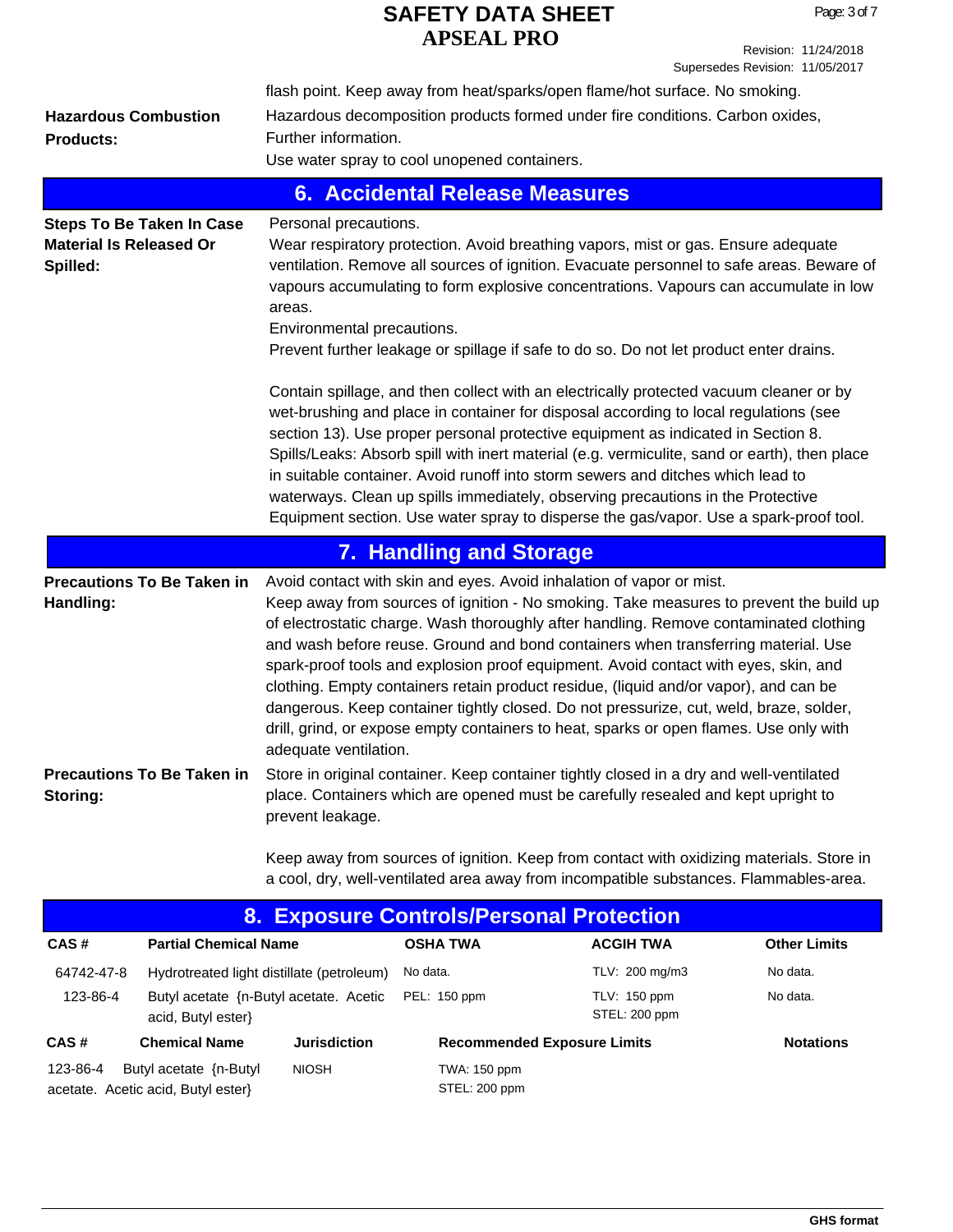| <b>Personal Protective</b><br><b>Equipment Symbols:</b> |                                                                                                                                                                                                                                                                                                                                                                                         |
|---------------------------------------------------------|-----------------------------------------------------------------------------------------------------------------------------------------------------------------------------------------------------------------------------------------------------------------------------------------------------------------------------------------------------------------------------------------|
| <b>Respiratory Equipment</b><br>(Specify Type):         | Use respirators and components tested and approved under appropriate government<br>standards such as NIOSH (US) or CEN (EU). Follow the OSHA respirator regulations<br>found in 29 CFR 1910.134 or European Standard EN 149. Use a NIOSH/MSHA or<br>European Standard EN 149 approved respirator if exposure limits are exceeded or if<br>irritation or other symptoms are experienced. |
| <b>Eye Protection:</b>                                  | Face shield and safety glasses. Wear chemical splash goggles.                                                                                                                                                                                                                                                                                                                           |
| <b>Protective Gloves:</b>                               | Handle with gloves. Gloves must be inspected prior to use. Use proper glove removal<br>technique (without touching glove's outer surface) to avoid skin contact with this product.<br>Dispose of contaminated gloves after use in accordance with applicable laws and good<br>laboratory practices. Wash and dry hands. Wear appropriate gloves to prevent skin<br>exposure.            |
| <b>Other Protective Clothing:</b>                       | Complete suit protecting against chemicals. Wear appropriate protective clothing to<br>prevent skin exposure.                                                                                                                                                                                                                                                                           |
| <b>Engineering Controls</b><br>(Ventilation etc.):      | Use process enclosure, local exhaust ventilation, or other engineering controls to control<br>airborne levels below recommended exposure limits. Facilities storing or utilizing this<br>material should be equipped with an eyewash facility and a safety shower.                                                                                                                      |
| Work/Hygienic/Maintenance<br><b>Practices:</b>          | Avoid contact with skin, eyes and clothing. Wash hands before breaks and immediately<br>after handling the product.                                                                                                                                                                                                                                                                     |
|                                                         | 9. Physical and Chemical Properties                                                                                                                                                                                                                                                                                                                                                     |
| <b>Physical States:</b>                                 | [X] Liquid<br>[ ] Gas<br>[ ] Solid                                                                                                                                                                                                                                                                                                                                                      |
| <b>Appearance and Odor:</b>                             | clear, water white liquid.<br>solvent odor.                                                                                                                                                                                                                                                                                                                                             |
| pH:                                                     | No data.                                                                                                                                                                                                                                                                                                                                                                                |
| <b>Freezing Point:</b>                                  | $< -40.00 C$                                                                                                                                                                                                                                                                                                                                                                            |
| <b>Boiling Point:</b>                                   | 175.00 C - 195.00 C                                                                                                                                                                                                                                                                                                                                                                     |
| <b>Flash Pt:</b>                                        | 142.00 F Method Used: TAG Closed Cup                                                                                                                                                                                                                                                                                                                                                    |
| <b>Evaporation Rate:</b>                                | $> 1$ (H2O=1)                                                                                                                                                                                                                                                                                                                                                                           |
| Flammability (solid, gas):                              | No data available.                                                                                                                                                                                                                                                                                                                                                                      |
| <b>Explosive Limits:</b>                                | LEL: $0.7$<br>UEL: 7                                                                                                                                                                                                                                                                                                                                                                    |
| Vapor Pressure (vs. Air or<br>$mm Hg$ ):                | No data.                                                                                                                                                                                                                                                                                                                                                                                |
| Vapor Density (vs. $Air = 1$ ):                         | 5.3                                                                                                                                                                                                                                                                                                                                                                                     |
| Specific Gravity (Water = 1):                           | $0.958 - 0.968$<br>at 20.0 C                                                                                                                                                                                                                                                                                                                                                            |
| <b>Solubility in Water:</b>                             | No data.                                                                                                                                                                                                                                                                                                                                                                                |
| <b>Solubility Notes:</b>                                | 110-41-4 Ethylbenzene ACGIH Category A3; IRAC Category 2B.                                                                                                                                                                                                                                                                                                                              |
| <b>Octanol/Water Partition</b><br><b>Coefficient:</b>   | No data.                                                                                                                                                                                                                                                                                                                                                                                |
| <b>Percent Volatile:</b>                                | 9.9 % by weight.                                                                                                                                                                                                                                                                                                                                                                        |
| VOC / Volume:                                           | 725.0000 G/L                                                                                                                                                                                                                                                                                                                                                                            |
| <b>Autoignition Pt:</b>                                 | 453.00 F                                                                                                                                                                                                                                                                                                                                                                                |
| <b>Decomposition Temperature: NA</b>                    |                                                                                                                                                                                                                                                                                                                                                                                         |
| <b>Viscosity:</b>                                       | No data.                                                                                                                                                                                                                                                                                                                                                                                |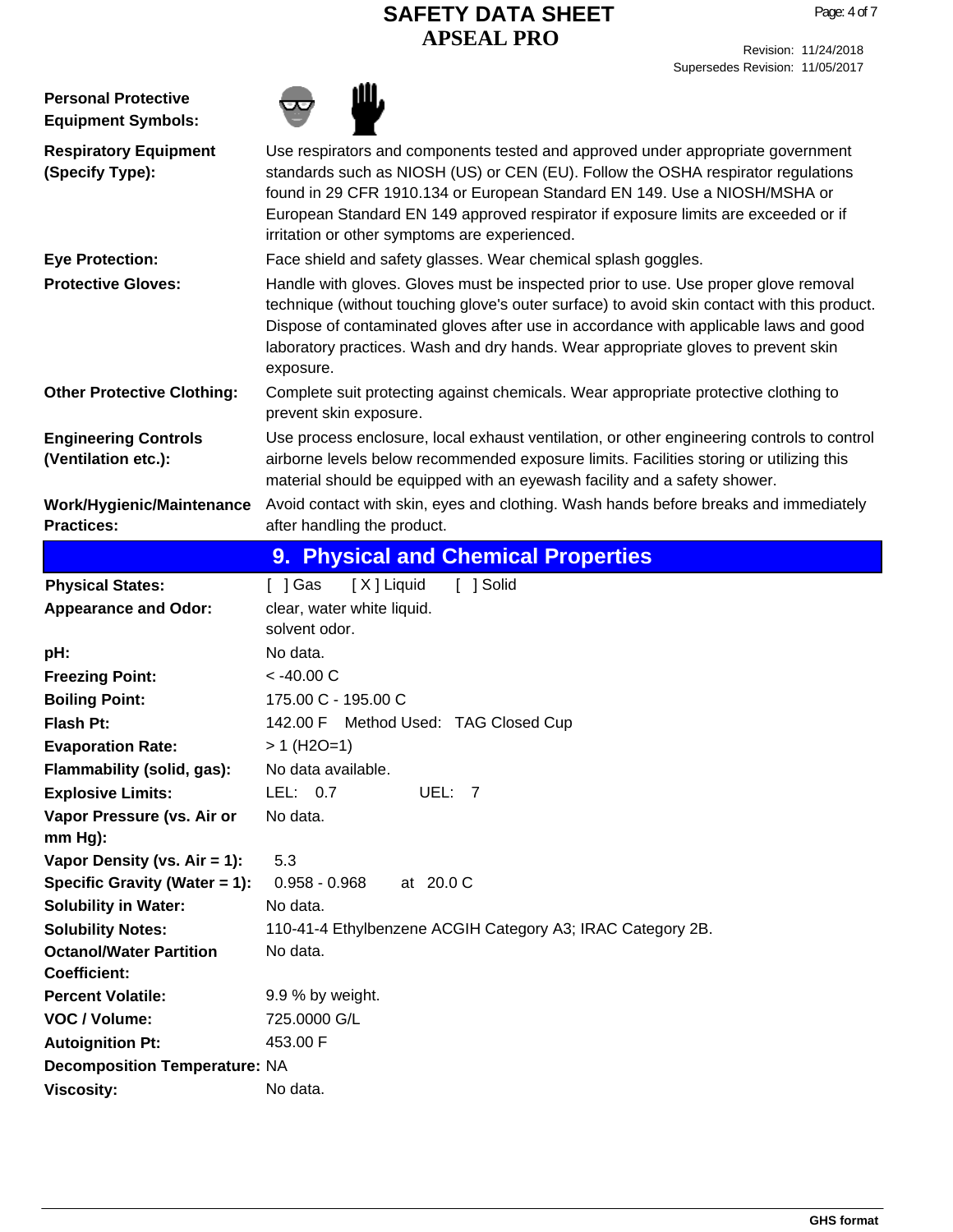Revision: 11/24/2018 Supersedes Revision: 11/05/2017

|                                                                                               | <b>10. Stability and Reactivity</b>                                                                                                                                                                                                                                                                                                                                                                                                                                                                                                                                                                                                                                                                                                                                                         |                                                                                                                                                                                                                                                                                                                                                                                                                                                                                                                                                                                    |  |            |             |              |             |
|-----------------------------------------------------------------------------------------------|---------------------------------------------------------------------------------------------------------------------------------------------------------------------------------------------------------------------------------------------------------------------------------------------------------------------------------------------------------------------------------------------------------------------------------------------------------------------------------------------------------------------------------------------------------------------------------------------------------------------------------------------------------------------------------------------------------------------------------------------------------------------------------------------|------------------------------------------------------------------------------------------------------------------------------------------------------------------------------------------------------------------------------------------------------------------------------------------------------------------------------------------------------------------------------------------------------------------------------------------------------------------------------------------------------------------------------------------------------------------------------------|--|------------|-------------|--------------|-------------|
| Stability:                                                                                    | Unstable [ ]                                                                                                                                                                                                                                                                                                                                                                                                                                                                                                                                                                                                                                                                                                                                                                                | Stable [X]                                                                                                                                                                                                                                                                                                                                                                                                                                                                                                                                                                         |  |            |             |              |             |
| <b>Conditions To Avoid -</b><br>Instability:                                                  |                                                                                                                                                                                                                                                                                                                                                                                                                                                                                                                                                                                                                                                                                                                                                                                             | Heat, flames and sparks. ignition sources, Excess heat.                                                                                                                                                                                                                                                                                                                                                                                                                                                                                                                            |  |            |             |              |             |
| Avoid:                                                                                        | Incompatibility - Materials To Oxidizing agents, Alkali metals, Powdered metals, Strong acids. Metals, Copper,<br>Amines, Reducing agents,<br>Organic materials, Alcohols, Peroxides, permanganates, potassium permanganate,<br>Acids, Aluminum, metal oxides.<br>Soluble carbonates and phosphates, Hydroxides, Incompatible with alkalies, sol<br>carbonates, gold and silver salts, lead acetate, lime water, potassium iodide, potassium<br>and sodium tartrate, sodium borate, tannin, vegetable astringent infusions and<br>decoctions. nitrates, caustics (e.g. ammonia, ammonium hydroxide, calcium hydroxide,<br>potassium hydroxide, sodium hydroxide), potassium tert-butoxide, Reacts w/H2O on<br>standing to form acetic acid & n-butyl alcohol. This is a very slow reaction. |                                                                                                                                                                                                                                                                                                                                                                                                                                                                                                                                                                                    |  |            |             |              |             |
| Hazardous Decomposition or formed under fire conditions. Carbon oxides,<br><b>Byproducts:</b> | Carbon monoxide.                                                                                                                                                                                                                                                                                                                                                                                                                                                                                                                                                                                                                                                                                                                                                                            |                                                                                                                                                                                                                                                                                                                                                                                                                                                                                                                                                                                    |  |            |             |              |             |
| <b>Possibility of Hazardous</b><br><b>Reactions:</b>                                          | Will occur [ ]                                                                                                                                                                                                                                                                                                                                                                                                                                                                                                                                                                                                                                                                                                                                                                              | Will not occur [X]                                                                                                                                                                                                                                                                                                                                                                                                                                                                                                                                                                 |  |            |             |              |             |
| <b>Conditions To Avoid -</b><br><b>Hazardous Reactions:</b>                                   |                                                                                                                                                                                                                                                                                                                                                                                                                                                                                                                                                                                                                                                                                                                                                                                             | Vapors may form explosive mixture with air.                                                                                                                                                                                                                                                                                                                                                                                                                                                                                                                                        |  |            |             |              |             |
|                                                                                               |                                                                                                                                                                                                                                                                                                                                                                                                                                                                                                                                                                                                                                                                                                                                                                                             | <b>11. Toxicological Information</b>                                                                                                                                                                                                                                                                                                                                                                                                                                                                                                                                               |  |            |             |              |             |
| <b>Toxicological Information:</b>                                                             | available.                                                                                                                                                                                                                                                                                                                                                                                                                                                                                                                                                                                                                                                                                                                                                                                  | Other information on acute toxicity. No data available.<br>Respiratory or skin sensitization: Germ cell mutagenicity. Teratogenicity: No data<br>Specific target organ toxicity -single exposure (Globally Harmonized System) Specific<br>target organ toxicity -repeated exposure (Globally Harmonized System)<br>Aspiration hazard. Epidemiology: No information found.<br>Teratogenicity: Exposure to n-butyl acetate vapors throughout gestation did not cause<br>significant teratogenicity in rabbits, rats, or mice.<br>Reproductive Effects: Neurotoxicity: Other Studies: |  |            |             |              |             |
| <b>Irritation or Corrosion:</b>                                                               | No data available.<br>Eyes:                                                                                                                                                                                                                                                                                                                                                                                                                                                                                                                                                                                                                                                                                                                                                                 | Serious eye damage/eye irritation:                                                                                                                                                                                                                                                                                                                                                                                                                                                                                                                                                 |  |            |             |              |             |
| <b>Carcinogenicity/Other</b><br>Information:                                                  | Carcinogenicity.<br>IARC: No component of this product present at levels greater than or equal to 0.1% is<br>identified as probable, possible or confirmed human carcinogen by IARC.                                                                                                                                                                                                                                                                                                                                                                                                                                                                                                                                                                                                        |                                                                                                                                                                                                                                                                                                                                                                                                                                                                                                                                                                                    |  |            |             |              |             |
|                                                                                               |                                                                                                                                                                                                                                                                                                                                                                                                                                                                                                                                                                                                                                                                                                                                                                                             | NTP: No component of this product present at levels greater than or equal to 0.1% is<br>identified as a known or anticipated carcinogen by NTP.<br>OSHA: No component of this product present at levels greater than or equal to 0.1% is<br>identified as a carcinogen or potential carcinogen by OSHA. CAS# 123-86-4: Not listed<br>by ACGIH, IARC, NTP, or CA Prop 65.                                                                                                                                                                                                           |  |            |             |              |             |
| <b>Hazardous Components (Chemical Name)</b><br>CAS#                                           |                                                                                                                                                                                                                                                                                                                                                                                                                                                                                                                                                                                                                                                                                                                                                                                             |                                                                                                                                                                                                                                                                                                                                                                                                                                                                                                                                                                                    |  | <b>NTP</b> | <b>IARC</b> | <b>ACGIH</b> | <b>OSHA</b> |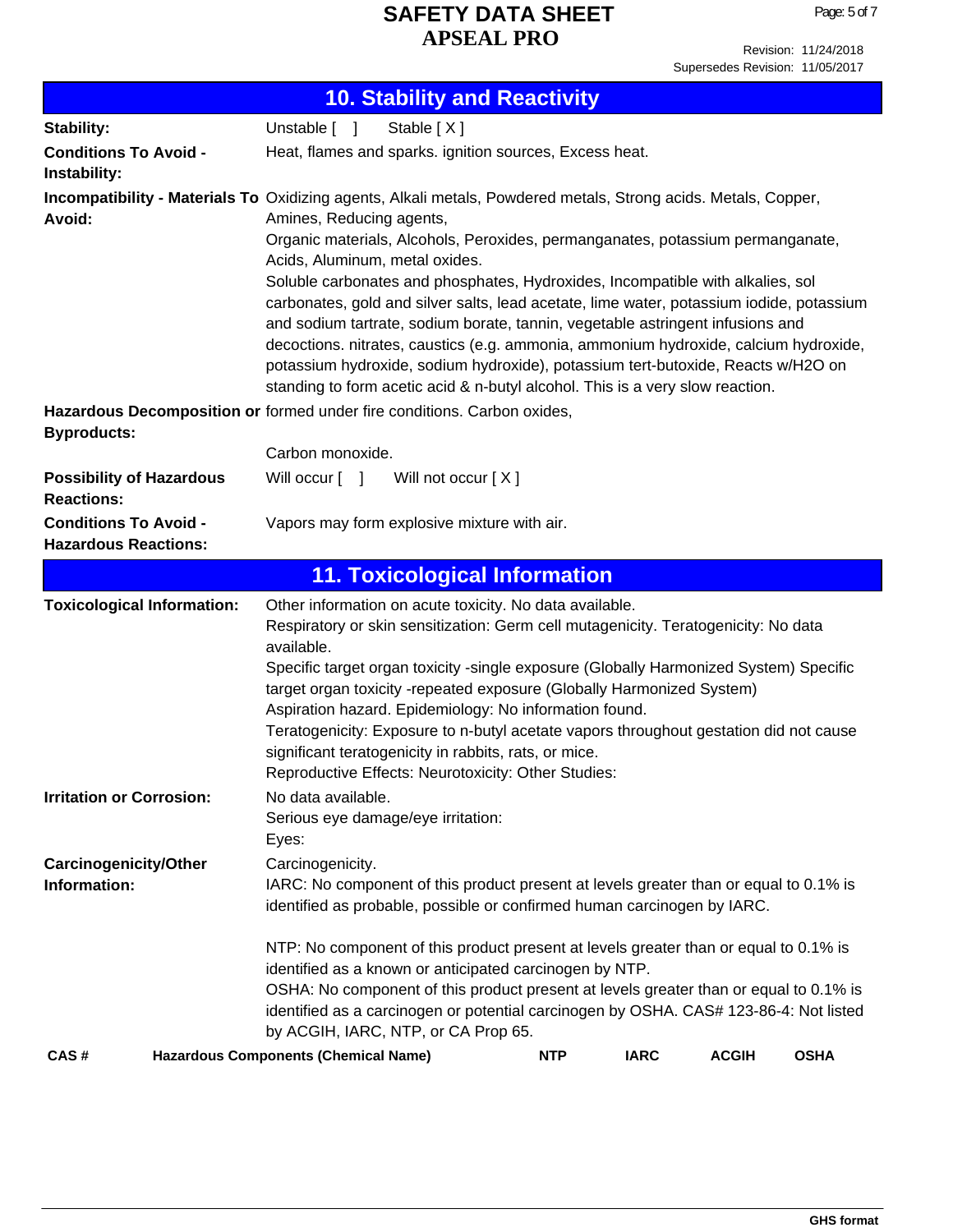|                                                                     |                                 |                                                                                                                                                                                                                                                                                                                                                                                                                                                                                                                                                                                                                                                                                                                      | APSEAL PRO               |                                              |           | Revision: 11/24/2018            |
|---------------------------------------------------------------------|---------------------------------|----------------------------------------------------------------------------------------------------------------------------------------------------------------------------------------------------------------------------------------------------------------------------------------------------------------------------------------------------------------------------------------------------------------------------------------------------------------------------------------------------------------------------------------------------------------------------------------------------------------------------------------------------------------------------------------------------------------------|--------------------------|----------------------------------------------|-----------|---------------------------------|
|                                                                     |                                 |                                                                                                                                                                                                                                                                                                                                                                                                                                                                                                                                                                                                                                                                                                                      |                          |                                              |           | Supersedes Revision: 11/05/2017 |
| 64742-47-8                                                          |                                 | Hydrotreated light distillate (petroleum)                                                                                                                                                                                                                                                                                                                                                                                                                                                                                                                                                                                                                                                                            | n.a.                     | n.a.                                         | A4        | n.a.                            |
| 123-86-4                                                            |                                 | Butyl acetate {n-Butyl acetate. Acetic acid, Butyl ester}                                                                                                                                                                                                                                                                                                                                                                                                                                                                                                                                                                                                                                                            | n.a.                     | n.a.                                         | n.a.      | n.a.                            |
|                                                                     |                                 | <b>12. Ecological Information</b>                                                                                                                                                                                                                                                                                                                                                                                                                                                                                                                                                                                                                                                                                    |                          |                                              |           |                                 |
| <b>General Ecological</b><br>Information:<br><b>Persistence and</b> |                                 | Environmental: Based on estimated Koc values of 34 and 233,, n-butyl acetate may be<br>subject to moderate-to-high leaching. Volatilization from dry soil surfaces is likely to be<br>rapid. n-Butyl acetate may be susceptible to significant biodegradation in natural water.<br>Physical: n-Butyl acetate will exist almost entirely in the vapor-phase in the ambient<br>atmosphere due to its relatively high vapor pressure. The half-life for the vapor-phase<br>reaction of n-butyl acetate with photochemically produced hydroxyl radicals has been<br>estimated to be about 6 days in an average atmosphere indicating that this reaction will<br>be the dominant removal mechanism.<br>No data available. |                          |                                              |           |                                 |
| Degradability:                                                      |                                 |                                                                                                                                                                                                                                                                                                                                                                                                                                                                                                                                                                                                                                                                                                                      |                          |                                              |           |                                 |
| <b>Bioaccumulative Potential:</b>                                   |                                 | No data available.                                                                                                                                                                                                                                                                                                                                                                                                                                                                                                                                                                                                                                                                                                   |                          |                                              |           |                                 |
| <b>Mobility in Soil:</b>                                            |                                 | No data available.                                                                                                                                                                                                                                                                                                                                                                                                                                                                                                                                                                                                                                                                                                   |                          |                                              |           |                                 |
|                                                                     |                                 | <b>13. Disposal Considerations</b>                                                                                                                                                                                                                                                                                                                                                                                                                                                                                                                                                                                                                                                                                   |                          |                                              |           |                                 |
| <b>Waste Disposal Method:</b>                                       |                                 | Product.<br>Burn in a chemical incinerator equipped with an afterburner and scrubber but exert extra<br>care in igniting as this material is highly flammable. Offer surplus and non-recyclable<br>solutions to a licensed disposal company. Contact a licensed professional waste<br>disposal service to dispose of this material.<br>Contaminated packaging.<br>Dispose of as unused product. Chemical waste generators must determine whether a                                                                                                                                                                                                                                                                   |                          |                                              |           |                                 |
|                                                                     |                                 | discarded chemical is classified as a hazardous waste. US EPA guidelines for the<br>classification determination are listed in 40 CFR Parts 261. Additionally, waste<br>generators must consult state and local hazardous waste regulations to ensure complete<br>and accurate classification.<br>RCRA P-Series: None listed.<br><b>RCRA U-Series: None listed.</b>                                                                                                                                                                                                                                                                                                                                                  |                          |                                              |           |                                 |
|                                                                     |                                 | <b>14. Transport Information</b>                                                                                                                                                                                                                                                                                                                                                                                                                                                                                                                                                                                                                                                                                     |                          |                                              |           |                                 |
| <b>LAND TRANSPORT (US DOT):</b>                                     |                                 |                                                                                                                                                                                                                                                                                                                                                                                                                                                                                                                                                                                                                                                                                                                      |                          |                                              |           |                                 |
| <b>DOT Hazard Class:</b><br><b>UN/NA Number:</b>                    |                                 | DOT Proper Shipping Name: Not regulated under U.S. Department of Transportation regulations (29 CFR)                                                                                                                                                                                                                                                                                                                                                                                                                                                                                                                                                                                                                 |                          |                                              |           |                                 |
| <b>LAND TRANSPORT (Canadian TDG):</b>                               |                                 |                                                                                                                                                                                                                                                                                                                                                                                                                                                                                                                                                                                                                                                                                                                      |                          |                                              |           |                                 |
|                                                                     | <b>TDG Shipping Name:</b>       | BUTYL ACETATES.                                                                                                                                                                                                                                                                                                                                                                                                                                                                                                                                                                                                                                                                                                      |                          |                                              |           |                                 |
| AIR TRANSPORT (ICAO/IATA):                                          | <b>ICAO/IATA Shipping Name:</b> | CONSUMER COMMODITY, ORM-D.                                                                                                                                                                                                                                                                                                                                                                                                                                                                                                                                                                                                                                                                                           |                          |                                              |           |                                 |
|                                                                     |                                 |                                                                                                                                                                                                                                                                                                                                                                                                                                                                                                                                                                                                                                                                                                                      |                          |                                              |           |                                 |
|                                                                     |                                 | <b>15. Regulatory Information</b>                                                                                                                                                                                                                                                                                                                                                                                                                                                                                                                                                                                                                                                                                    |                          |                                              |           |                                 |
| CAS#<br>64742-47-8<br>123-86-4                                      |                                 | EPA SARA (Superfund Amendments and Reauthorization Act of 1986) Lists<br><b>Hazardous Components (Chemical Name)</b><br>Hydrotreated light distillate (petroleum)<br>Butyl acetate {n-Butyl acetate. Acetic acid, Butyl                                                                                                                                                                                                                                                                                                                                                                                                                                                                                              | S. 302 (EHS)<br>No<br>No | <b>S. 304 RQ</b><br>No<br><b>Yes 5000 LB</b> | No<br>No. | S. 313 (TRI)                    |
|                                                                     | ester}                          |                                                                                                                                                                                                                                                                                                                                                                                                                                                                                                                                                                                                                                                                                                                      |                          |                                              |           |                                 |